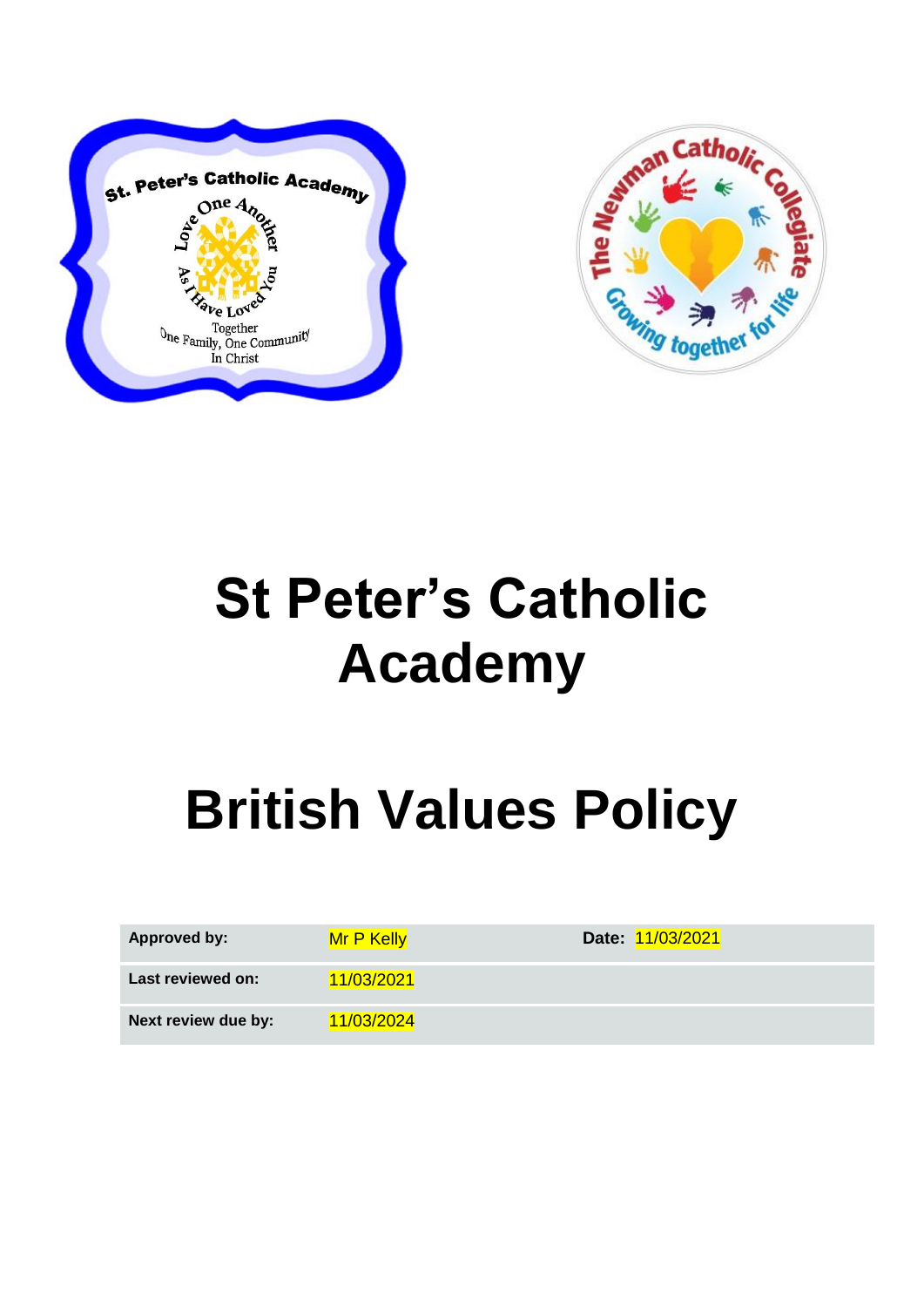## **OUR MISSION**

## **"Together One Family, One Community in Christ."**

*St. Peter's Catholic Academy recognises that gospel values and the teachings of the church are central to the life of the school. The school aims to create an environment where children can develop physically, emotionally, socially and morally fostering co-operation and communication between home, school, parish and the local community. Together we hope to lead our children towards understanding, tolerance, justice and sensitivity to the needs of others.*

**DEMOCRACY** "Develop an understanding of how citizens can influence decision-making through the democratic process"

Democracy is at the heart of St Peter's Catholic Academy aims and ethos; 'This is an inclusive primary academy where all will be treated equally and given equality of opportunity regardless of gender, special needs, disability or race.' Children have a strong awareness that all are made in the image and likeness of God. Staff encourage children to know that their views count, to value each other's views and to talk about their feelings.

The election of School Council members reflects the British electoral system. Pupils consider the necessary characteristics for an effective student council member and vote using a secret ballot. The School Council meet regularly to bring suggestions to the table from their peers and make decisions about ways to improve the school for the benefit of all. Examples of positive changes made are:

- designing and choosing equipment for our outdoor play areas
- being involved in the implementation of healthier choices at lunchtimes
- planning anti- bullying week activities and charity events.

**RULE OF LAW** "Develop an appreciation that living under the rule of law protects individuals and is essential for their wellbeing and safety"

Staff ensure that children understand their own and others' behaviour and its consequences. Pupils learn to distinguish right from wrong through discussions and the modelling of positive behaviour and by the implementation of St Peter's academy "Classroom Charter". These encourage pupils to be kind and helpful, listen carefully, work hard, look after things, be honest and be gentle. Pupils who are observed putting these rules into practise are rewarded by their class teacher or by receiving a Principal award. Assembly Awards are also important motivators for pupils to follow the Classroom charter. Pupils are taught the value and reasons behind laws, that they govern and protect us, the responsibilities that this involves, and the consequences when laws are broken. These values are reinforced in different ways:

- The Gospel Values and Virtues
- A broad and balanced curriculum
- visits from authorities such as the police and fire service
- visits to the Houses of Parliament.
- Religious Education, during which rules from different faiths are considered.
- Other curriculum subjects, where there is a need for respect and appreciation of different rules e.g. P.E.

**INDIVIDUAL LIBERTY** "Develop an understanding that the freedom to choose and hold other faiths and beliefs is protected by law"

Staff support all pupils to develop positive self esteem, self awareness and self confidence. Each pupil is supported to become as independent as possible through the school Curriculum which promotes creative